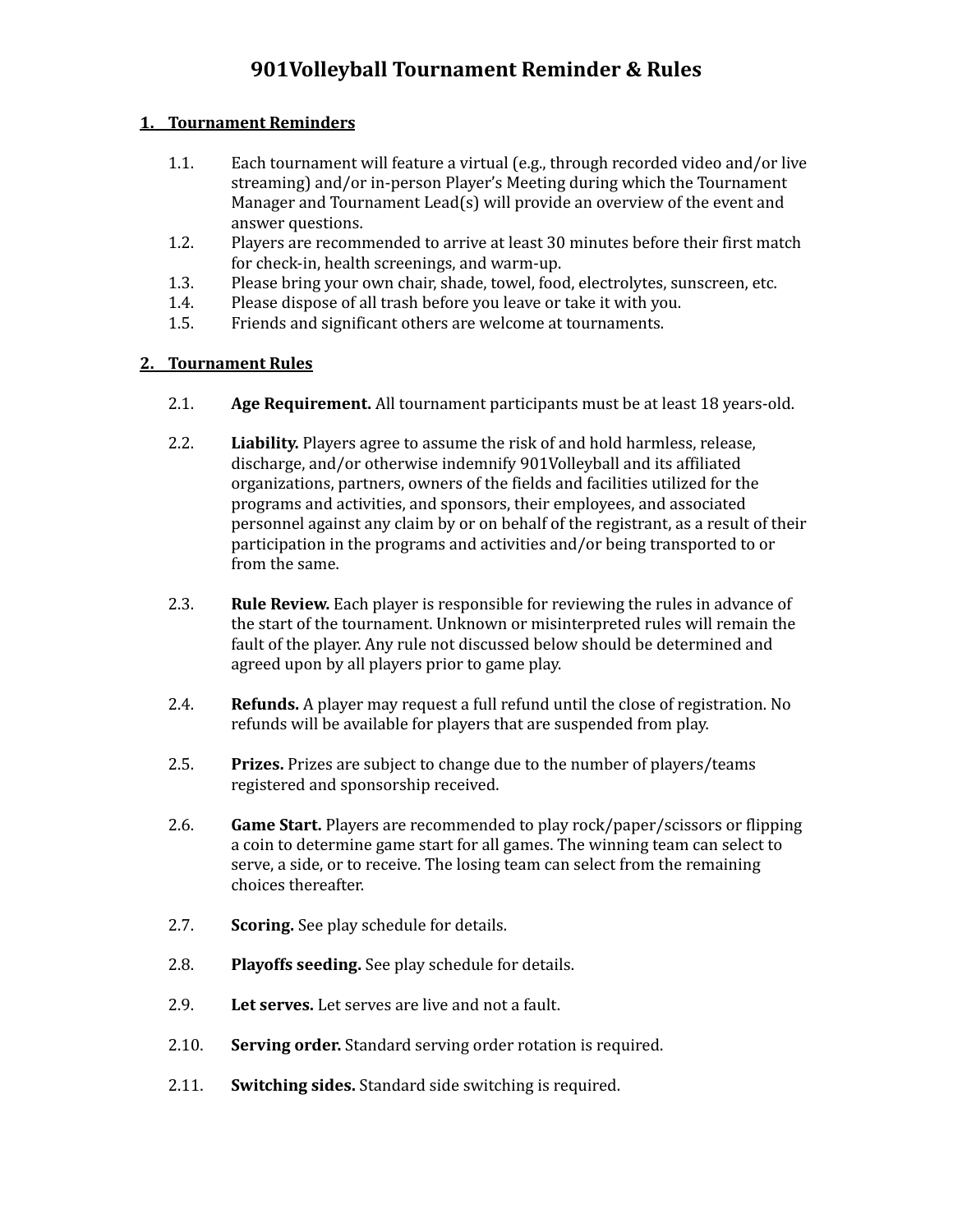- 2.12. **Blocks/Touches.** Standard blocking/touching rules are required.
- 2.13. **Redirectional Blocks** are allowed. Redirectional blocks that feature the dropping back of the wrist will be deemed a catch (violation).
- 2.14. **Screening (Outdoors).** On an opponent's request, a player must move sideways, bend over, or squat down to prevent screening.
- *2.15.* **Retrieving a ball from an opponent's side.** A ball completely crossing the net below the net or entirely outside the antennas may be recovered within the limits of the three team contacts.
- 2.16. **Setting Over (Outdoors).** If the ball is intentionally set into the opponent's court (attack), the player must contact the ball with two hands above his/her shoulders and set it cleanly over the net and square to the direction the player is setting, never to the side. Sets that are clean and intended for a teammate are allowed to go over the net and do not have to be square to the direction the player is setting.
- 2.17. **Breaks/Warm-ups.** Upon completion of a game or match, breaks/warm-ups cannot exceed 5 minutes.
- 2.18. **Delayed Start/Forfeit.** Any team that delays the start of a game beyond the 5-minute break/warm-up will be penalized 1-pt per minute not to exceed 10 minutes at which time, the team delaying the start of the game will be required to forfeit. This rule does not apply to a team that is delayed in starting a game because they are completing a previous game. Non-started forfeited games will be recorded as 21-0.
- 2.19. **Timeouts.** A team may call 1 time out per game (to include player injuries). Timeouts cannot exceed 60 seconds. In the event that a timeout (to include player injuries) extends past 60 seconds, the tardy team will be penalized 1 point per minute.
- 2.20. **Inclement Weather (Outdoors).** If inclement weather interrupts game play, play will resume upon playable weather. If light rain occurs, play will continue. If heavy rain occurs, play will be paused for player safety until playable weather ensues. If lightning strikes, play will be paused for 10 minutes for player safety. If lightning strikes during a game pause, the 10-minute clock will restart.
- 2.21. **Forfeit (Player Injury).** Forfeited games (due to player injury during play) will be scored as played unless the forfeiting team holds the lead at the time of forfeit. In this event, the "winning team" will be given a 1-point advantage on the recorded score.
- 2.22. **Forfeit (Player Absence).** Forfeited games (due to a player(s) being absent) will be scored as 21-0.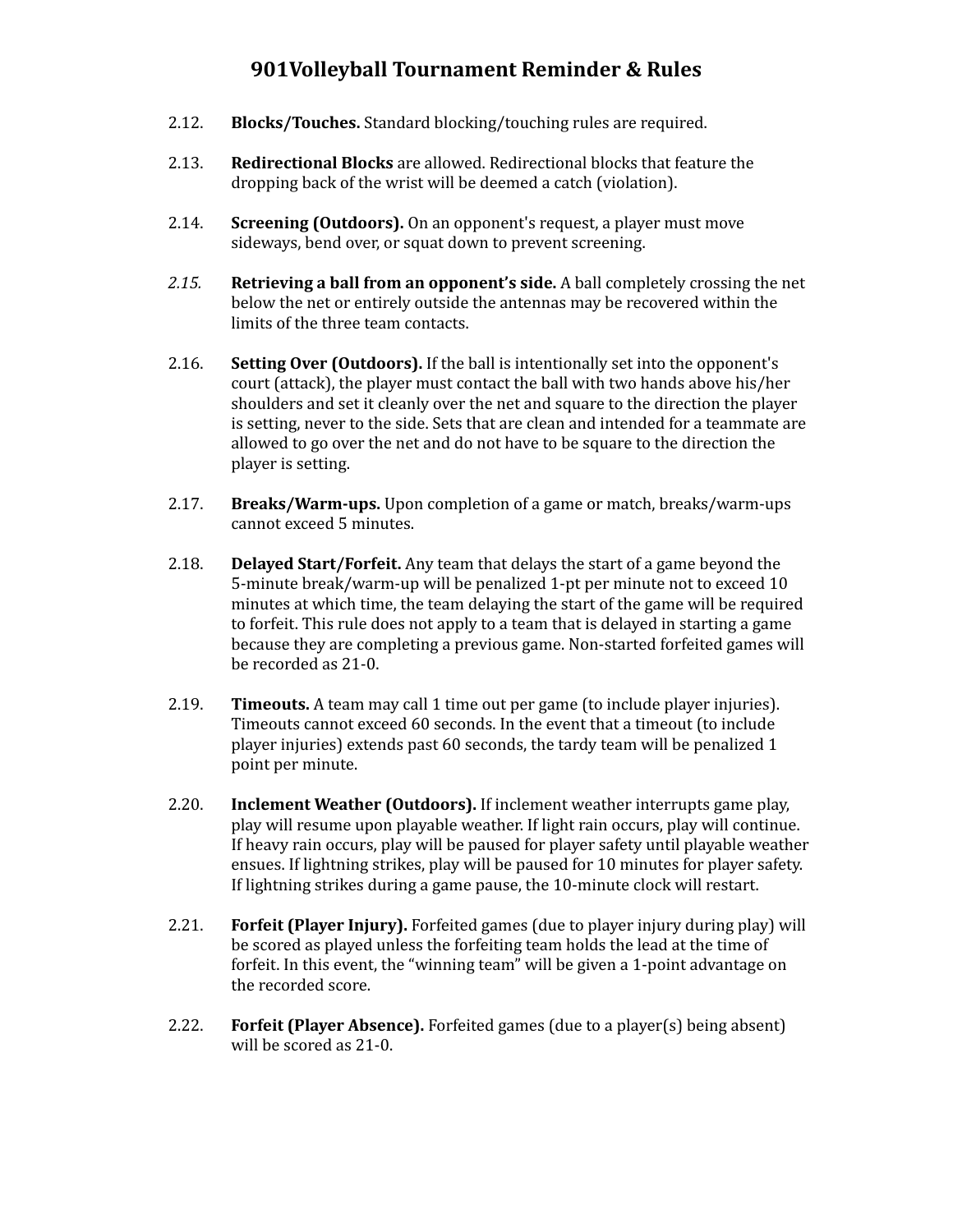- 2.23. **No Show.** If a team does not attend ("no-shows") without informing 901Volleyball, the team's eligibility for future tournament play will be subject to review.
- 2.24. **Substitutions.** Substitutions may only be made for players in the serving position. Injured players may be replaced out of the serving rotation. Teams may either substitute all players equally or substitute players at the start or end of a match.
- 2.25. **Referee Schedule.** All teams will be required to referee games throughout the tournament.
- 2.26. **Faults.** Players are expected to call their own faults (lifts, carries, etc.). In the event of a double-fault, the point will be replayed.
- 2.27. **Double Hit** is a violation that occurs when a player uses two parts of their body on the 2nd or 3rd team contact or when the player makes 2 actions causing 2 hits on the 1st team contact. The ball may contact various parts of the body on the 1st team contact (serve or attack), provided that the contacts take place simultaneously.
- 2.28. **Open Hand Receiving (Outdoors).** Receiving a ball coming over the net with an open-handed dig or overhead open hand set is legal only when 1) in defensive action of a hard driven ball or 2) at the first hit of the team as so long as the contact comes out cleanly and the contacts occur during one action.
- 2.29. **Overhead Passing (Outdoors).** Overlapped hands is legal when the ball is not momentarily held or the player does not make double contact.
- 2.30. **Hand Setting.** Handsets must come off "cleanly." A double contact will be called if a player hits the ball twice in succession or the ball contacts various parts of their body.
- 2.31. **Attacking the Serve** is a violation that occurs when a team's first contact is above the net. If a player is standing at the net and raises their arms to make 1st contact after the serve but the contact is not above the net, then it is not attacking the serve.
- 2.32. **Throw** is a violation that occurs when the player attempts to strike the ball overhead but momentarily holds the ball. The ball should "pop." A spike that appears to look like a basketball "dunk" is a throw and a violation.
- 2.33. **Tipping (Outdoors)** is a violation that occurs when the player is attacking and using just fingertip action. When the fingertips are rigid (like the cobra technique) then the player is not called for a tipping violation. Players are recommended to use knuckles to avoid a tipping violation.
- 2.34. **Lift or Carry** is a violation that occurs when the player attempts to bump the ball underhand with the palm or open hand but momentarily holds the ball. The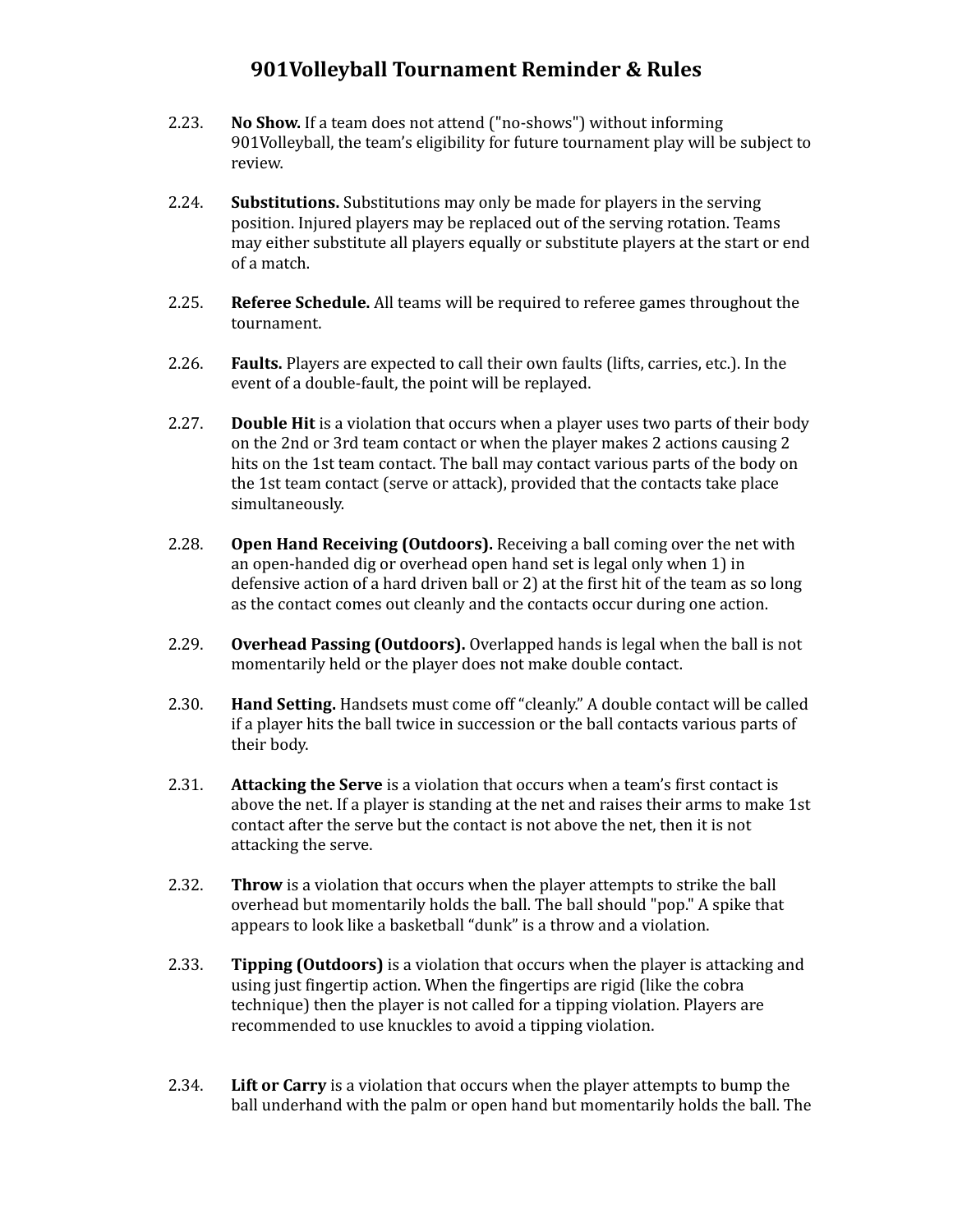ball should "pop." The player may make contact with an open hand as long as the ball is not momentarily held or "pops." Players are recommended to make a closed fist to avoid a lift or carry violation.

- 2.35. **Net Violations** occur when a player makes contact with any part of the net or structure (e.g. antennas or poles).
- 2.36. **Through or Under-The-Net** occur when a player crosses the plane through or under the net and interferes with the ability of the opponent to make a play on the ball. Players can fully enter opponent's court as long as it does not interfere with play. The blocker is not able to touch the net or the attacker if the blocker makes contact with the ball. If the attacker and blocker make simultaneous contact under the net (but on the plane), it is not a violation.
- 2.37. **Over-The-Net** occurs offensively and defensively. When a defensive player reaches over the plane in the opponent's space and makes contact with the ball before the attack hit, the defensive player will be called for an over-the-net violation. When there is an overpass on the 1st contact that is approaching the net, the blocker may penetrate and block the 2nd contact but not before the 2nd contact is made. All actions (whether it be the 2nd contact or 3rd contact) which direct the ball towards the opponent are considered as attack hits, so the 2nd contact could be considered an attack hit.
- 2.38. **Antennas** if touched by the ball or when the ball crosses over the point or outside of where the antenna is fixed to the net will be deemed out of play.
- 2.39. **Reporting Scores.** At the conclusion of each match, please ensure your score is correctly submitted.
- 2.40. **Player Misconduct.** Misconduct by a player towards officials, opponents, their teammate, or spectators is classified in four categories:
	- **unsportsmanlike conduct:** argumentation, intimidation.,
	- **rude conduct:** acting contrary to good manners or moral principles, expressing contempt,
	- **offensive conduct:** defamatory or insulting words or gestures,
	- **aggression:** whether a physical attack or intended aggression.

Depending on the degree of the misconduct, according to the judgment of the referee or tournament manager, the sanctions to be applied are:

● **a MISCONDUCT WARNING:** for unsportsmanlike conduct, no sanction is given but the player concerned is warned against repetition in the same set and the team captain is told to advise their players to refrain from misconduct,